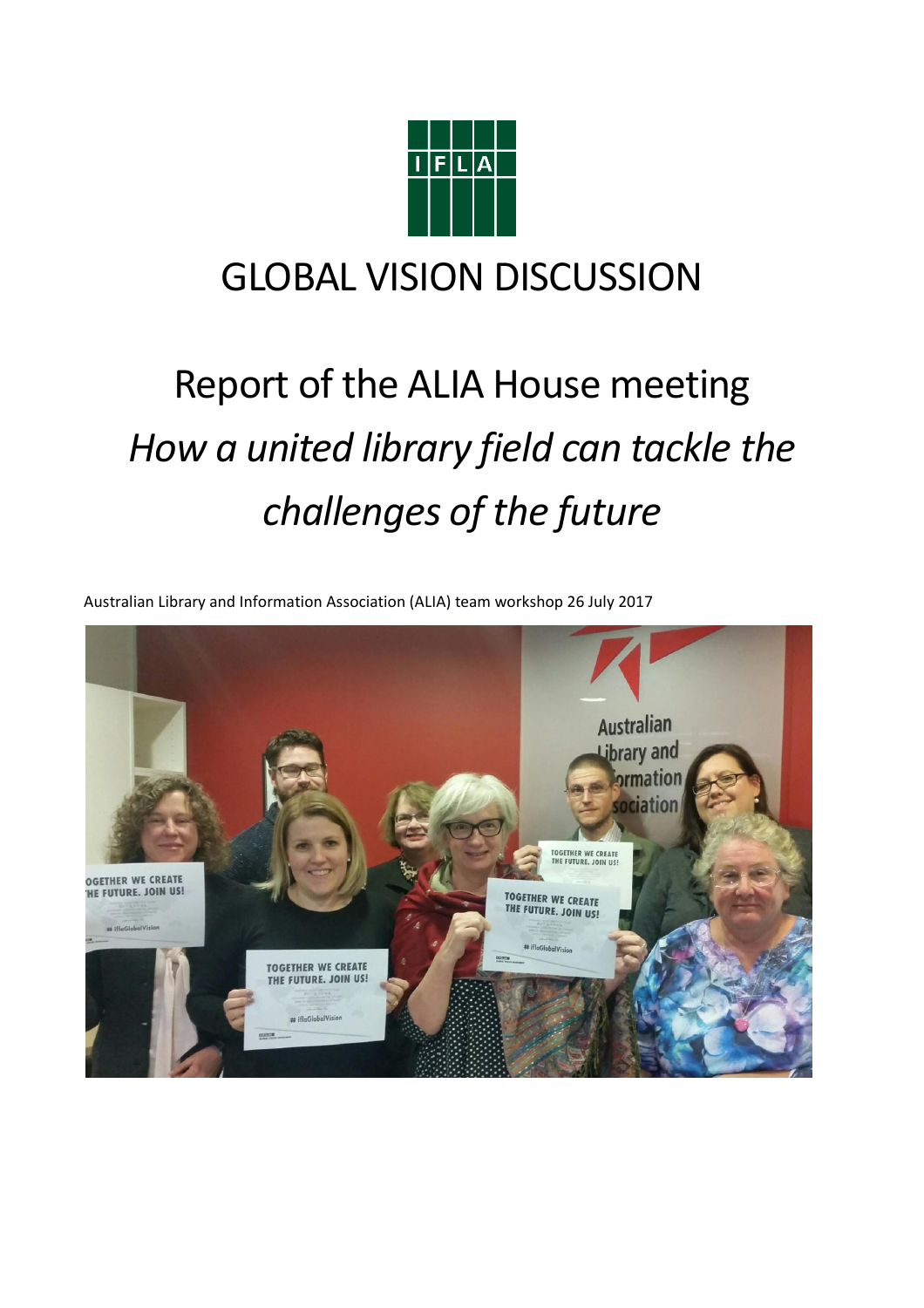# **Contributors**

This report was created by:

Robyn Bartlett, Membership Officer Greg Bell, Communications Coordinator Judy Brooker, Director of Learning Kate Bunker, Librarian Briony Dawes, Finance Officer Shaun Hobby, Membership Manager Sue McKerracher, CEO Susan Prandolini, Membership Officer Kirrin Sampson, ALIA Training Manager

# **Index**

|                                                                                                       | -2 |
|-------------------------------------------------------------------------------------------------------|----|
|                                                                                                       |    |
|                                                                                                       |    |
|                                                                                                       |    |
|                                                                                                       |    |
|                                                                                                       |    |
|                                                                                                       |    |
|                                                                                                       |    |
|                                                                                                       |    |
|                                                                                                       |    |
|                                                                                                       |    |
| How should a united library field help meet the challenges identified (Q11)? _______________________5 |    |
|                                                                                                       |    |
|                                                                                                       | -5 |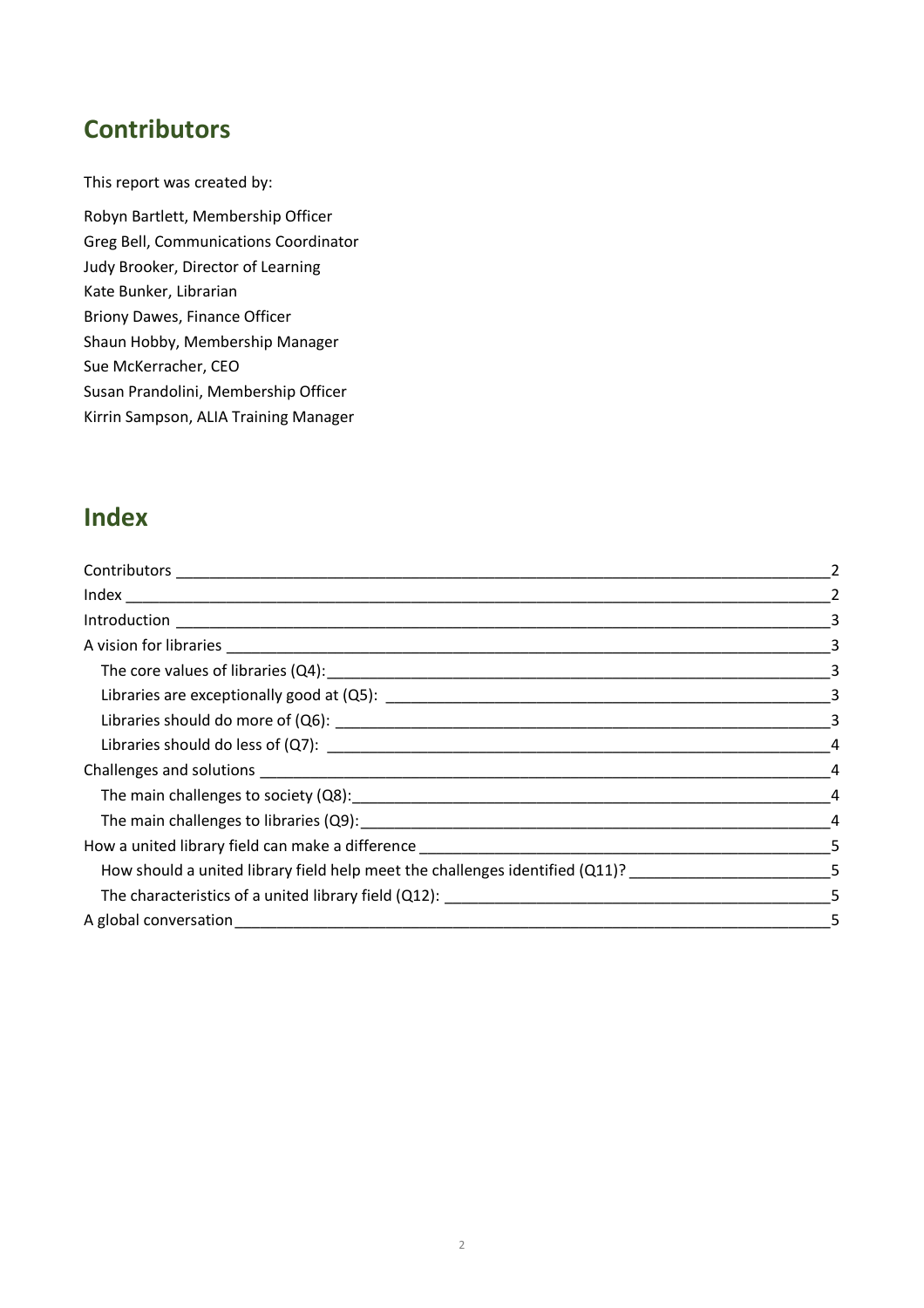### **Introduction**

On 26 July 2017, in Canberra, eight staff of the Australian Library and Information Association participated in a conversation about how a united library field can tackle the challenges of the future. Together we represent 395 years of library experience, as all of us have been library users from an early age.

# **A vision for libraries**

Libraries enable literate, informed and participative societies. When we look at the future, according to the debates at ALIA House, this means that libraries continue

*E.g. Libraries are an accessible source of factual information, where people come to find the truth. Libraries are inclusive community centres where all voices are represented. To make this vision reality, librarians feel part of a global community where they exchange ideas and help each other overcome challenges.*

#### **The core values of libraries (Q4):**

|  |  |  |  | 1. Provide access to information |
|--|--|--|--|----------------------------------|
|--|--|--|--|----------------------------------|

- *2. Equal for everyone, without judgment or censorship*
- *3. Record-keeping, accountability*
- *4. Democracy and societal health*
- *5. Welcoming and supportive of society*

#### **Libraries are exceptionally good at (Q5):**

- *1. Creating community*
- *2. Educating young children, early literacy*
- *3. Adult literacies*
- *4. Passionate staff*
- *5. Reading material*

#### **Libraries should do more of (Q6):**

- *1. Looking outside the library sector for ideas*
- *2. Selling the library story*
- *3. Using social media*
- *4. Support for professional staff*
- *5. Education and information literacy*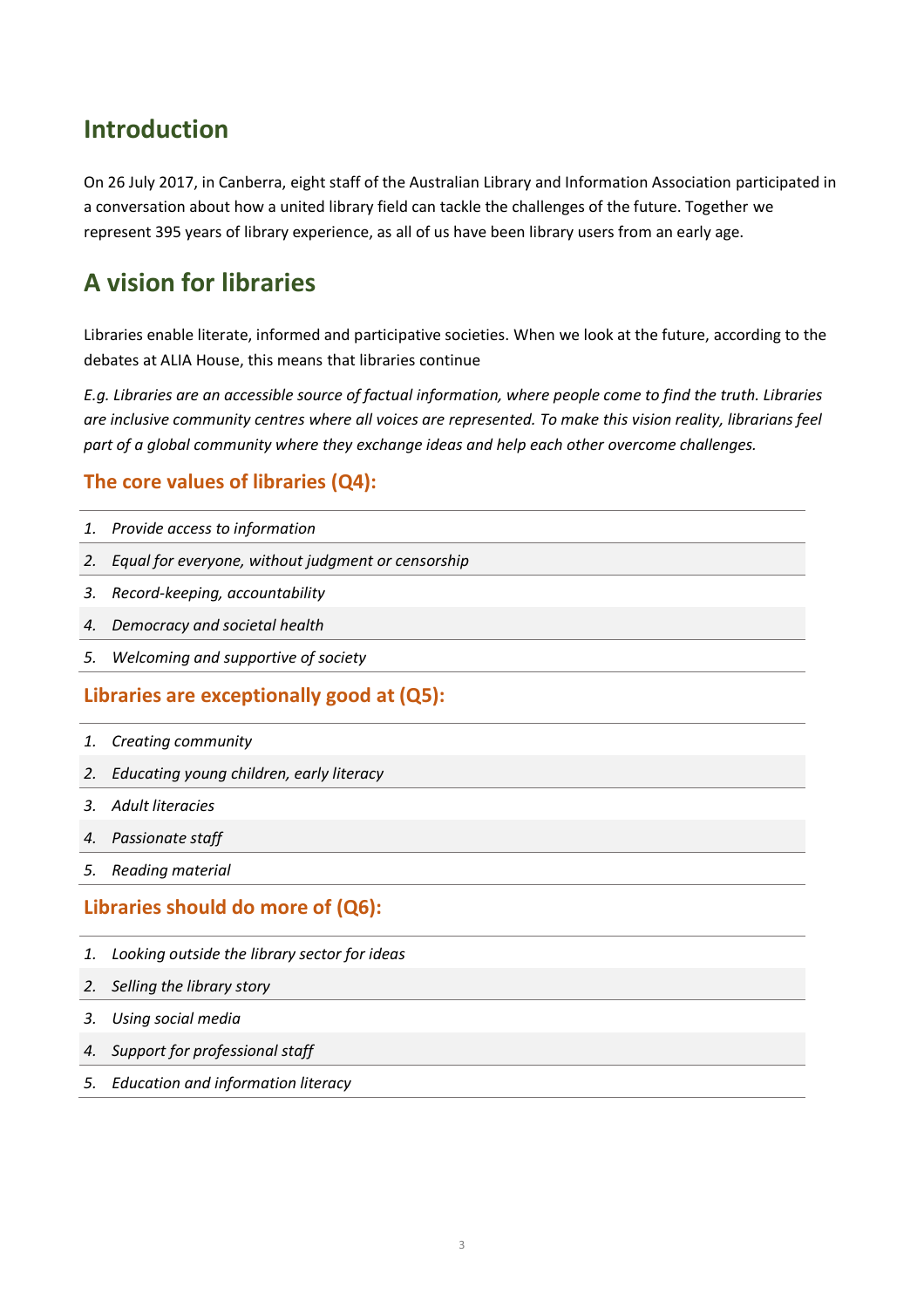#### **Libraries should do less of (Q7):**

- *1. Being internally focused*
- *2. Fines for late returns*
- *3. Reliance on the political climate for funding*
- *4. Being risk averse*
- *5. Unmeasured activities and programs*

# **Challenges and solutions**

#### **The main challenges to society (Q8):**

- *1. Inequality, poverty and the increasing gap between rich and poor*
- *2. Global warming, climate change, urbanisation and necessary resources*
- *3. Lack of tolerance*
- *4. Ignorance*
- *5. Automation, artificial intelligence and technological advances*

#### **The main challenges to libraries (Q9):**

- *1. Lack of funding and split of funding across different levels of government*
- *2. Being innovative and responding quickly to change*
- *3. Ensuring staff knowledge and skills keep up with change*
- *4. Keeping libraries as a service for all, not just the poor*
- *5. The need for copyright reform*